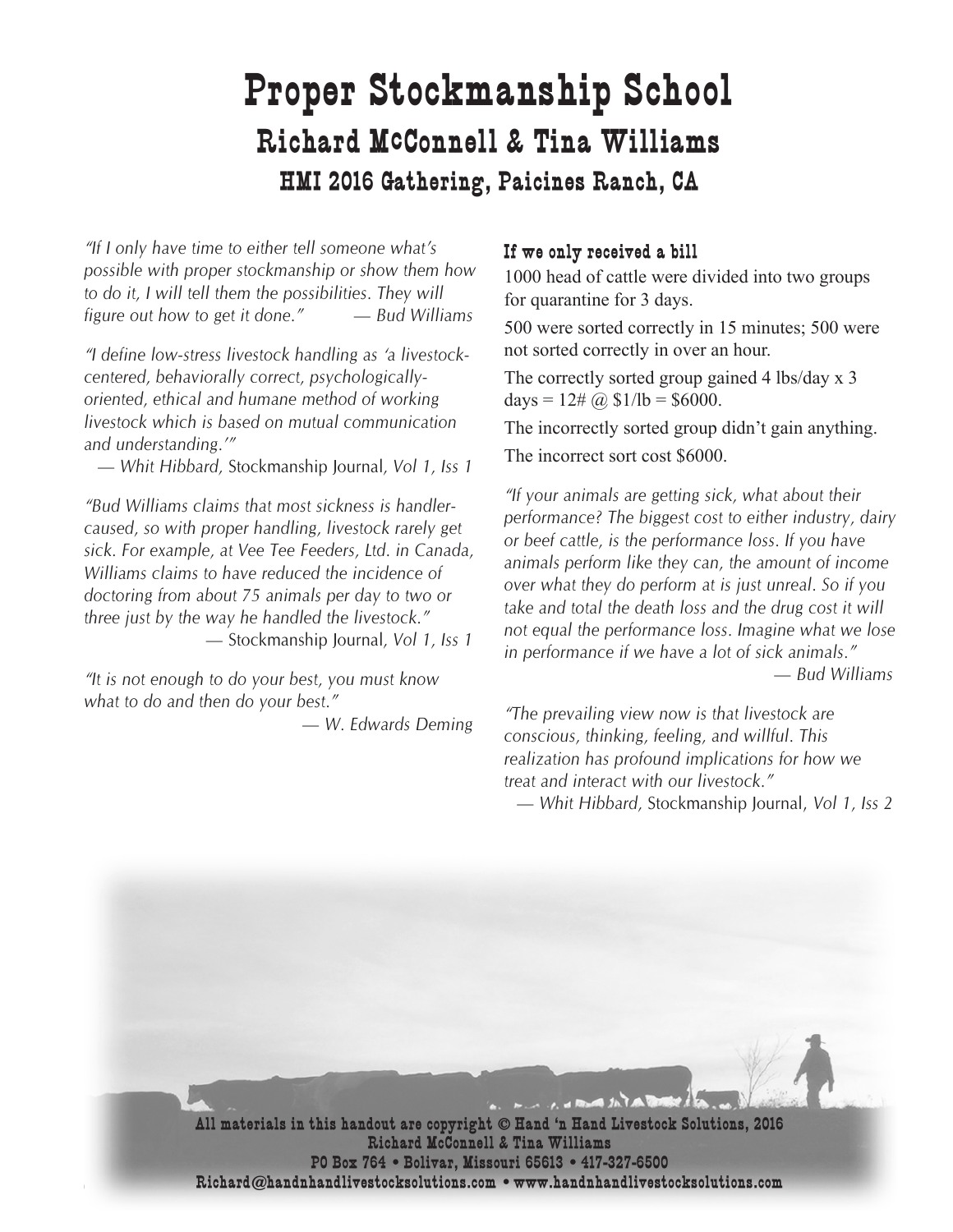*"It's what happens before what happens, happens." — Ray Hunt*

*"The single biggest problem in communication is the illusion that it has taken place."* 

*— George Bernard Shaw*

#### **Communicating with Animals**

#### **Factors affecting our communication with animals.**

- 1. Body position in relation to animals.
- 2. Body language we project.
- 3. Our emotional state and the animal's emotional state.
- 4. How we apply pressure and relieve it.
- **5. The animal's perception of your position is** *all* **that matters, not how you feel about your position in relation to the animal.**

# **It's probably best if you just accept that the animals you are working can read your mind!**

Manage your thoughts accordingly!

Our main concerns for animal health should be emotional fitness, proper exercise, and good nutrition/water.

*"I then did nothing else but go about my chores and picked one quality I liked about every cow I came in contact with while handling her or even while simply scraping stalls." — Paul K*

*"The majority of cattle handling problems stem from instinctive human behaviors. Once people are aware of and in control of their counterproductive instinctive behaviors then they are ready to learn a new set of cattle handling skills that will enable them to get the job done in a calm, controlled, safe and efficient manner." — Dylan Biggs*

# **Adjusting Our Attitude**

# **Old way of thinking:**

I'm going to force that animal to do what I want.

# **New way of thinking:**

I will let that animal do what I want it to.

#### **Old way of thinking:**

 That stupid old #73 broke back. She is always a problem.

#### **New way of thinking:** *What did I do to cause that to happen?*

*"We are heading in the wrong direction. We should be looking for behavioral solutions, not mechanical solutions"* 

*— Bud Williams at his Stockmanship School Ft. Keogh, MT, Sept. 2005*

# The universal law of stockmanship is

# *the animals are never wrong!*

*"Animals—whether horses, buffalo, dogs, cattle or sheep – will follow only a stable leader. That leader's balance will be reflected in his consistently calmassertive energy." — Cesar Millan, Dog Whisperer*

*"The way we move, how we move, and where we move to are important to communicate with animals. If you move properly, the animal will respond properly. Your position is everything!"*

*— Bud Williams*

*"Do or do not, there is no try." — Yoda*

*"Good judgement comes from experience, and a lot of that comes from bad judgement." — Will Rogers*

#### **There is a big difference between taming livestock and teaching livestock.**

- • A bull can be tamed, yet be very dangerous.
- A stockdog can be tamed, yet not work livestock.
- Being "nice" to our animals does not mean anything to them.

*"Whether you think you can or you think you can't, you're right." — Henry Ford*

*"Low-stress handling does not mean working livestock slow. I call this 'slow-stressful handling.'"* 

> *— Lynn Locatelli, DVM,*  Stockmanship Journal*, Vol 1, Iss 2*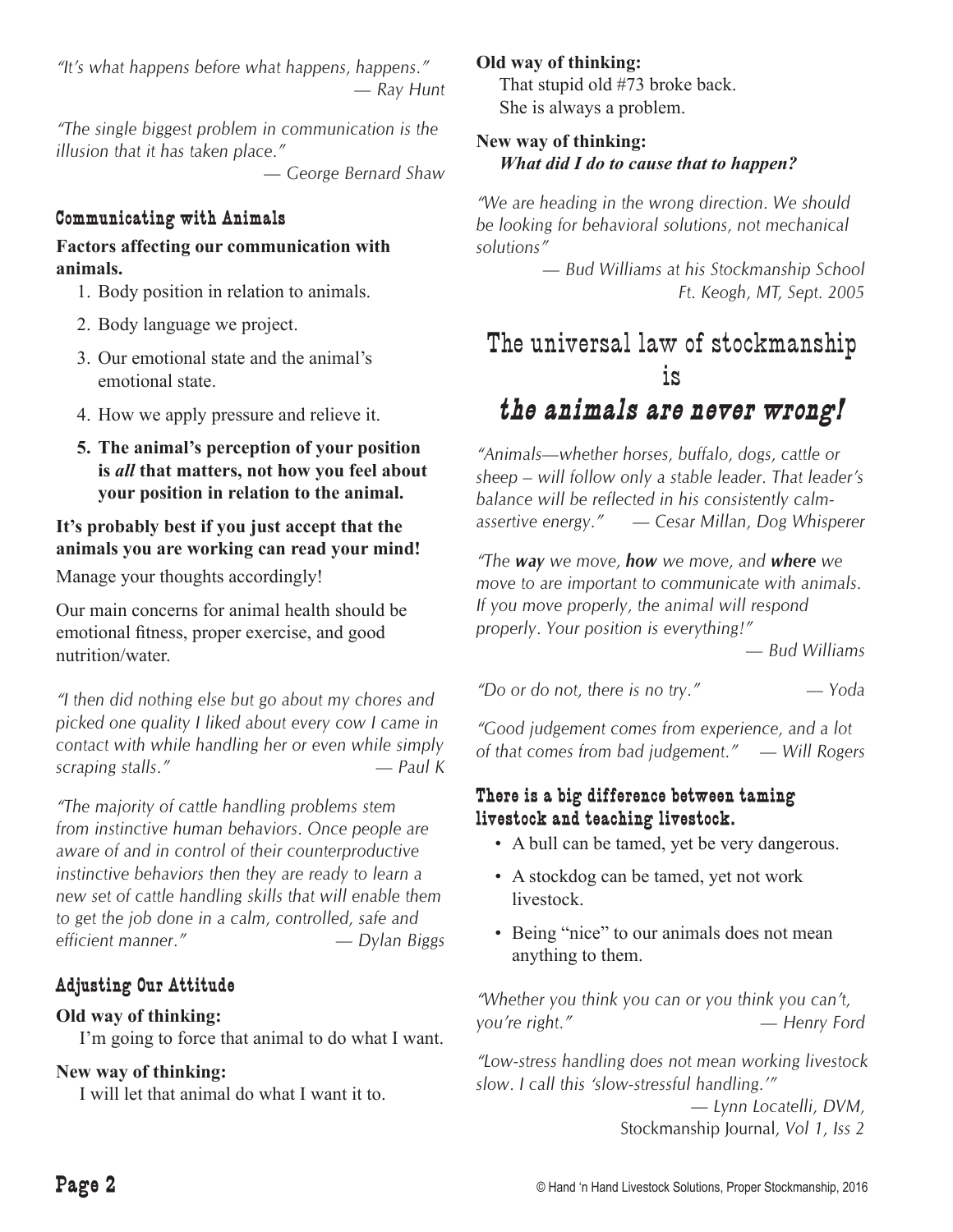*"Some people get the idea that if their animals are moving fast that it's not good, that it's not low stress. As Bud explains, the question is: Why are they moving fast? If they are moving fast out of fear and to get away from you then that's not good. If they are moving fast, even running and bucking, because they are feeling good, then that's healthy and not to be discouraged."* 

*— Whit Hibbard,* Stockmanship Journal*, Vol 1, Iss 1*

#### **Getting Their Minds Right**

- We as ranchers do not have a problem purchasing a new tractor or pickup which will only depreciate in value, while we could spend 60 minutes with our stock and receive many benefits over our lifetime without any money spent.
- Training is a minimum investment of effort for a maximum return on time.
- Livestock should be trained (prepared) in the field before moving to more confined areas.
- Body language, body position, and our attitude will result in a response, either positive or negative.
- It is *imperative* we learn to read our livestock. Remember when you were learning to read, you started by learning the alphabet first.
- If we pay attention to the animals, they will tell us the exact spot we need to be to take them wherever we want.
- Many (most) of the problems you can now envision will no longer be a problem once you teach your livestock to drive. Examples: shadows, bullers, fighting bulls, mean old #176.

#### **Signs that the "mind" of your animals isn't "right" after the training process is complete:**

**• Any** bawling. And we are also including weaning time here. If your cows or calves are bawling after weaning, they need to be driven. Just a little while of driving (perhaps a couple of times of driving over a day or two), and all the bawling is over.

- **Any** head goes "up" head goes "up" when you get close to the group (you know the look, that straight head up, ears forward, "I'm going to run if you take one more step" look).
- **Any** animals run up when they hear you arrive and act, in any way, excited (as in excited that you are taking them to new feed or putting out hay or grain). This is also usually combined with point #1, bawling.
- **• Any** animals walk the fence perimeter mindlessly. Again, this is usually combined with point #1, bawling and again we are also including weaning time. They don't need to and shouldn't walk the fence at any time.
- **Any** animals stop, turn, and/or look back at you or "hook" rather than just move straight away when you start driving them.
- • When entering their new grazing paddock, **any** animals do anything other than just put their heads down and start grazing (such as walk the fence to check out the extent of the paddock).

If any of the previous things happens with your trained/settled animals, you should immediately go through the training/settling steps with the animals again.

It might just take you a minute or it might take 15 minutes, but you need to take the time to do it to settle their minds.

*"We have found that, if good temperament cattle are continually worked by handlers who understand low stress management, the result is a herd of cattle with an increased response to vaccinations, reduced injuries and diseases during handling and transport, better gains, higher pregnancy rates, all with fewer input requirements in shorter time."* 

*"During the weaning it is critical to capture the minds of the calves and show them the handler as the source of their relief."* 

*"The only disability in life is a bad attitude." — Scott Hamilton*

*"The problem is not the problem; the problem is your attitude about the problem. Do you understand?" — Captain Jack Sparrow*